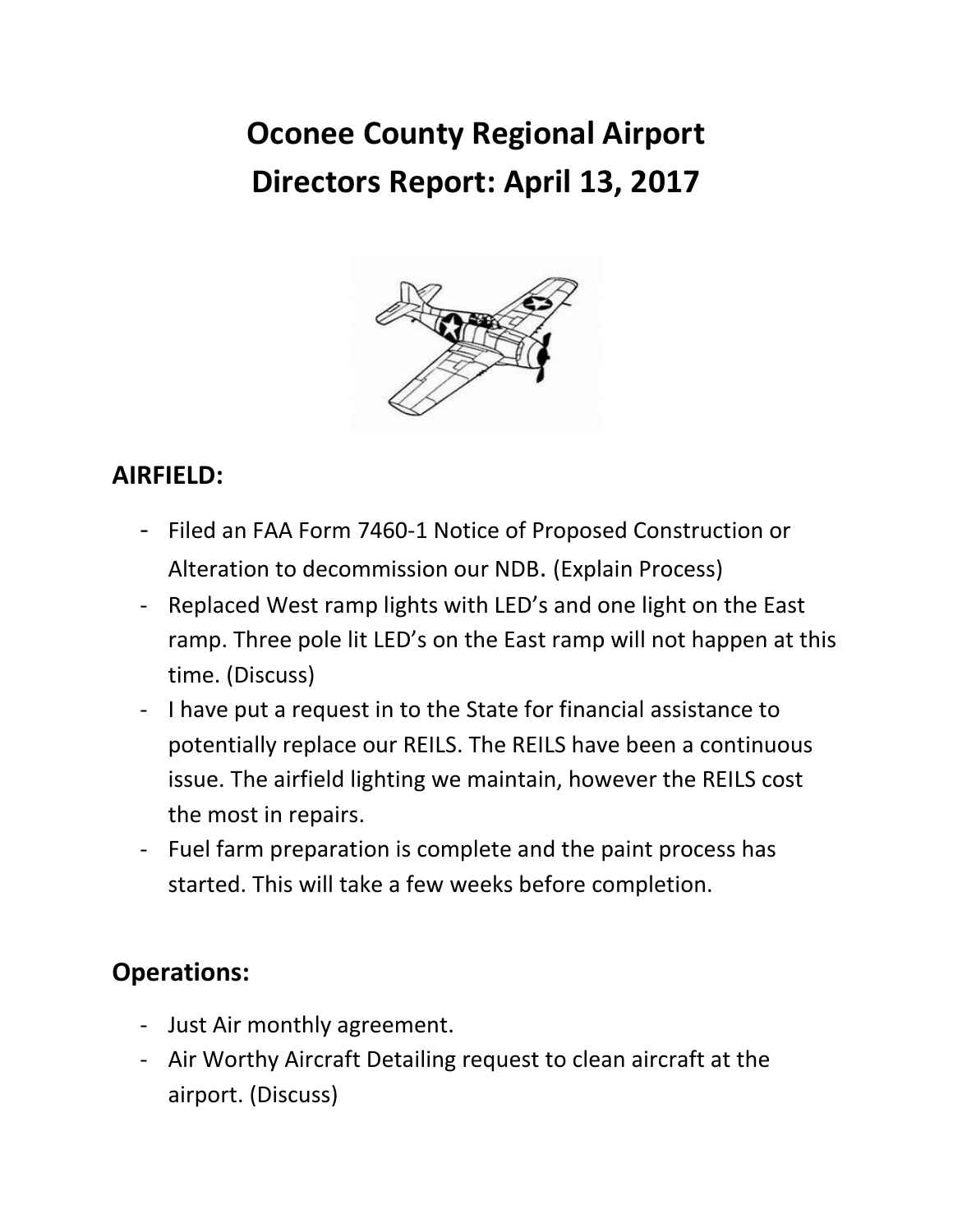# **SAFETY/SECURITY:**

- Corporate Gate issues have been resolved Hopefully! Sorry for the inconvenience.
- Our ramp gate arm was hit by the painters; a part is ordered and will be fixed ASAP.
- A customer concern: Mr. Wolf a Cessna 150 Owner on tie-down claims someone spit tobacco juice on his aircraft.

#### **FBO FINANCIALS:**

- See attachment

## **CAPITAL PROJECTS:**

- Terminal Area Plan Layout options to be discussed in primary portion of agenda.

### **TERMINAL/FACILITIES:**

- The pilot crew room is complete. Pilots have complimented us on the change and extra space. Economic development will help us with wall pictures, paintings or murals.
- Conference room ideas. (Discuss)